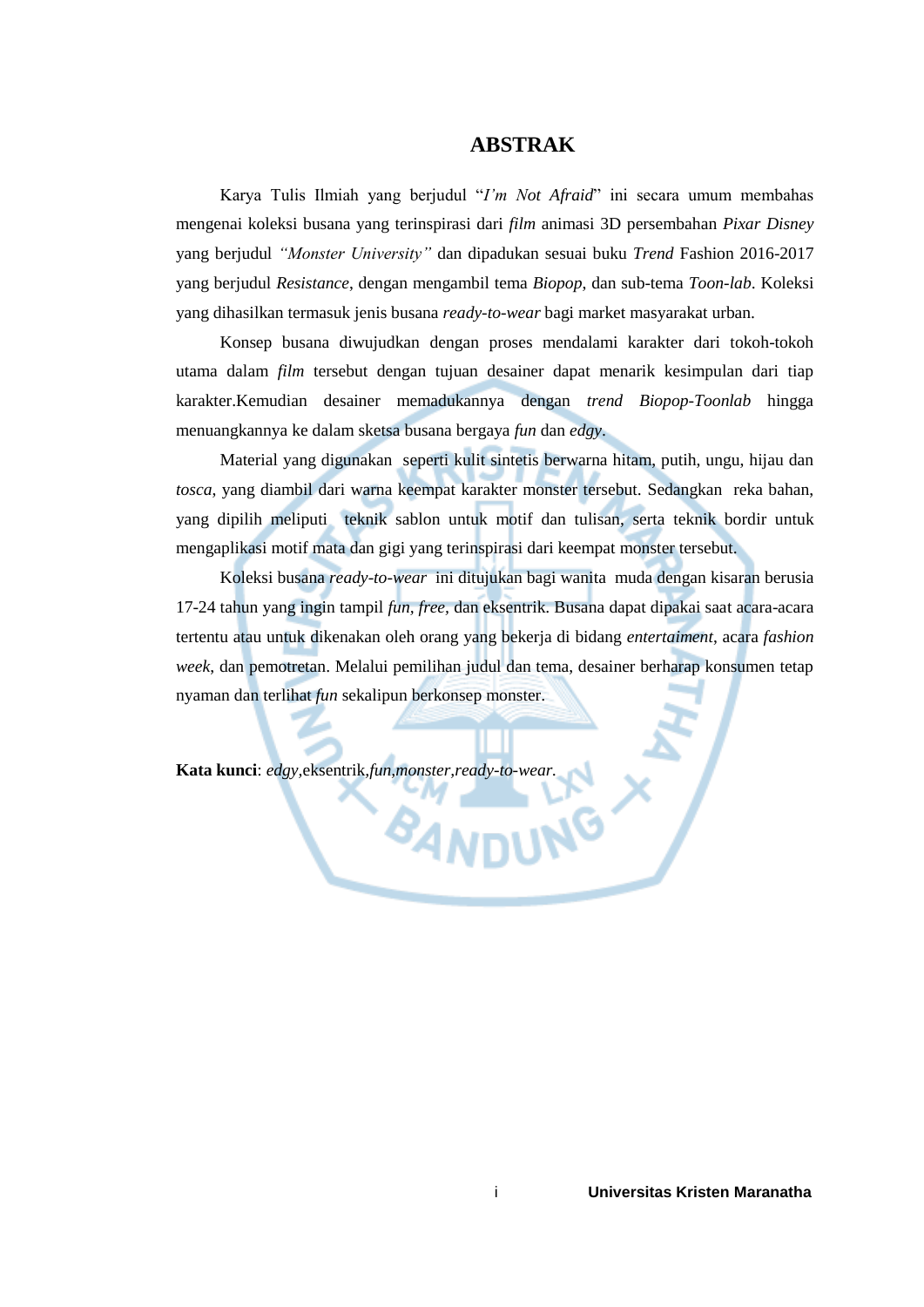### *ABSTRACT*

*This scientific paper entitled "I'm Not Afraid" it's generally discussed about fashion collection which inspired by the 3D animated film Disney Pixar offering, entitled "Monsters Uniersity" and combined according to the book of Fashion Trend 2016-2017 titled Resistance. With the theme Biopop and the sub-theme of Toon-lab. The resulting collection includes types of ready-to-wear clothing.*

*Fashion concept realized by studying the character in the film with the aim designers can draw from each character. Designers then combine them with trend Biopop – Toonlab to pour it into a stylish fashion sketches fun and edgy.*

*Materials used as synthetic leather in black, white, purple, green, and tosca, drawn from the four colors of the monster characters. While their ingredients, selected for the screen printing techniques include motifs and writings, as well as embroidery techniques to apply the eye and teeth motif inspired by the four monsters.*

*This ready-to-wear collection is intended for woman with a range of 17-24 yeas old who want to look fun, free, and eccentric. The clothes can be usen in certain events or to be worn by people who work in entertainment fields, fashion week events, and photo shoots. Through the selection of the title and theme, the designer hope so that the consumers remain comfortable and looks fun though the concept of monsters.*

Keywords: edgy, eccentric, fun, monster, ready to wear.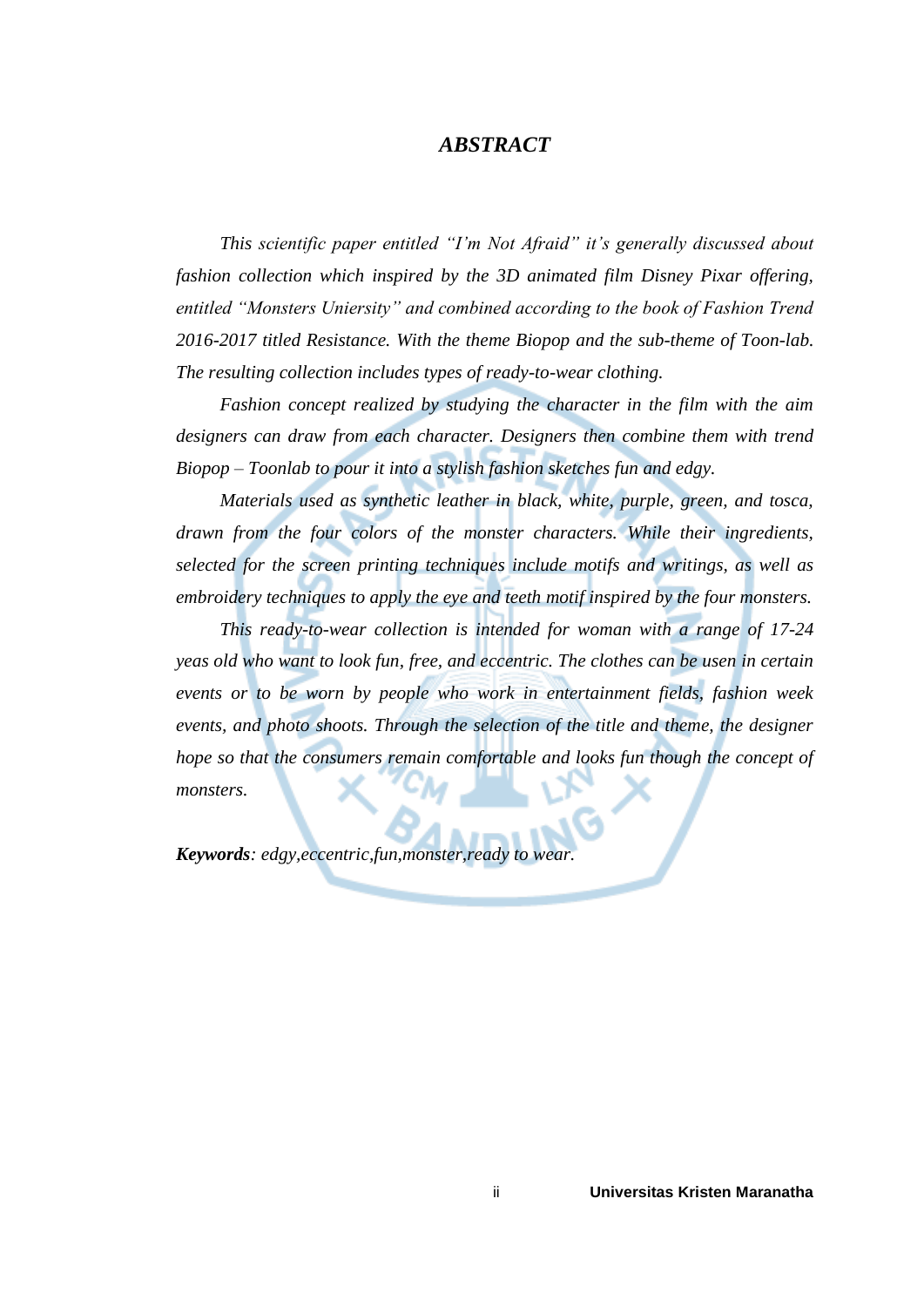## **DAFTAR ISI**

| 6                        |
|--------------------------|
|                          |
| . 7                      |
|                          |
|                          |
| $\overline{\phantom{a}}$ |
|                          |
|                          |
|                          |
|                          |
|                          |
|                          |
|                          |
|                          |
|                          |
|                          |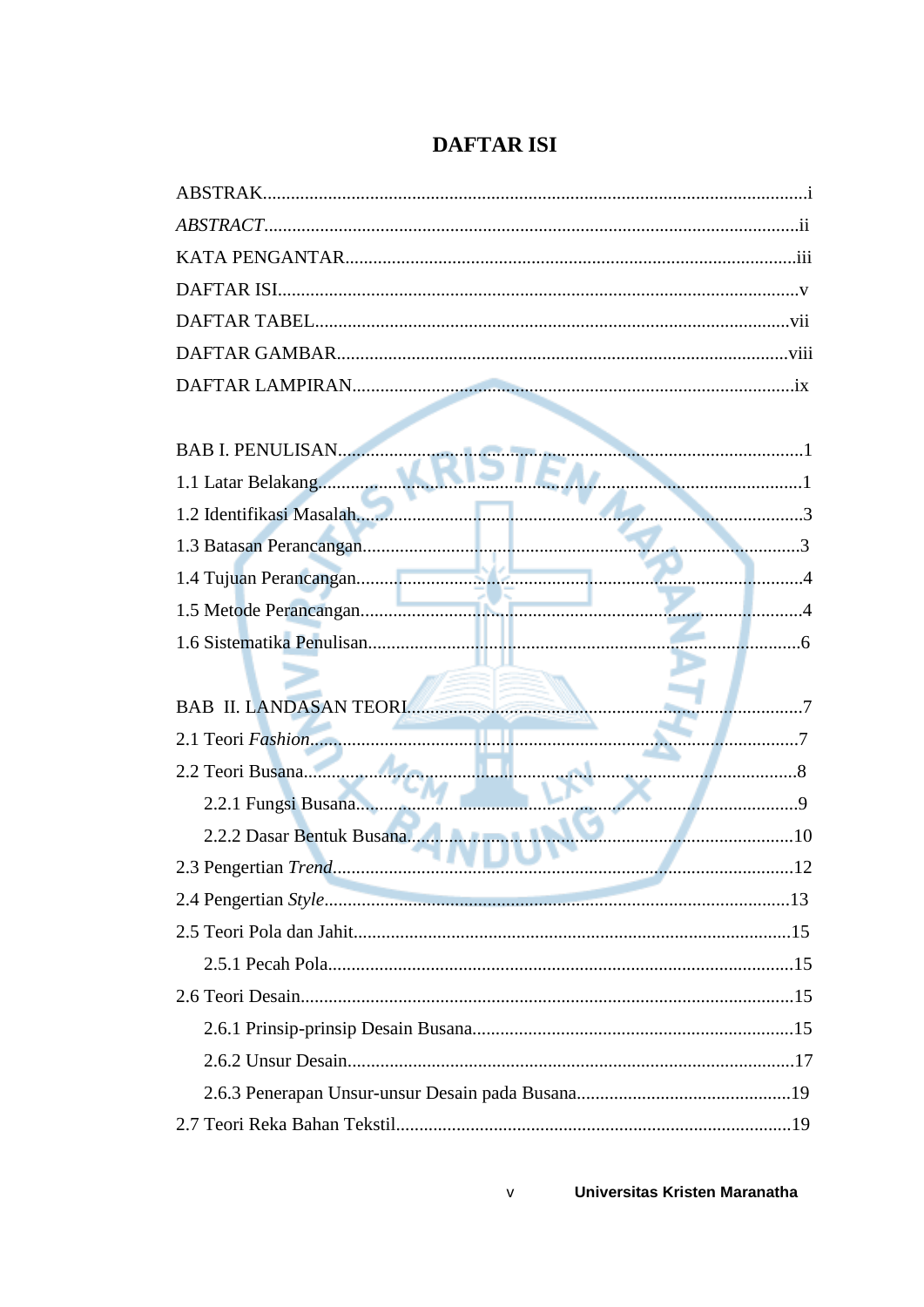|--|

#### **BAB IV. KONSEP**

| <b>BAB IV. KONSEP</b> |    |
|-----------------------|----|
|                       |    |
|                       |    |
|                       |    |
|                       |    |
|                       |    |
|                       |    |
|                       |    |
|                       |    |
|                       | 39 |
|                       | 41 |
|                       |    |
|                       |    |
|                       |    |
| <b>BAB V PENUTUP</b>  |    |
|                       |    |
|                       |    |
|                       |    |
|                       |    |
|                       | 48 |
| LAMPIRAN.             | 49 |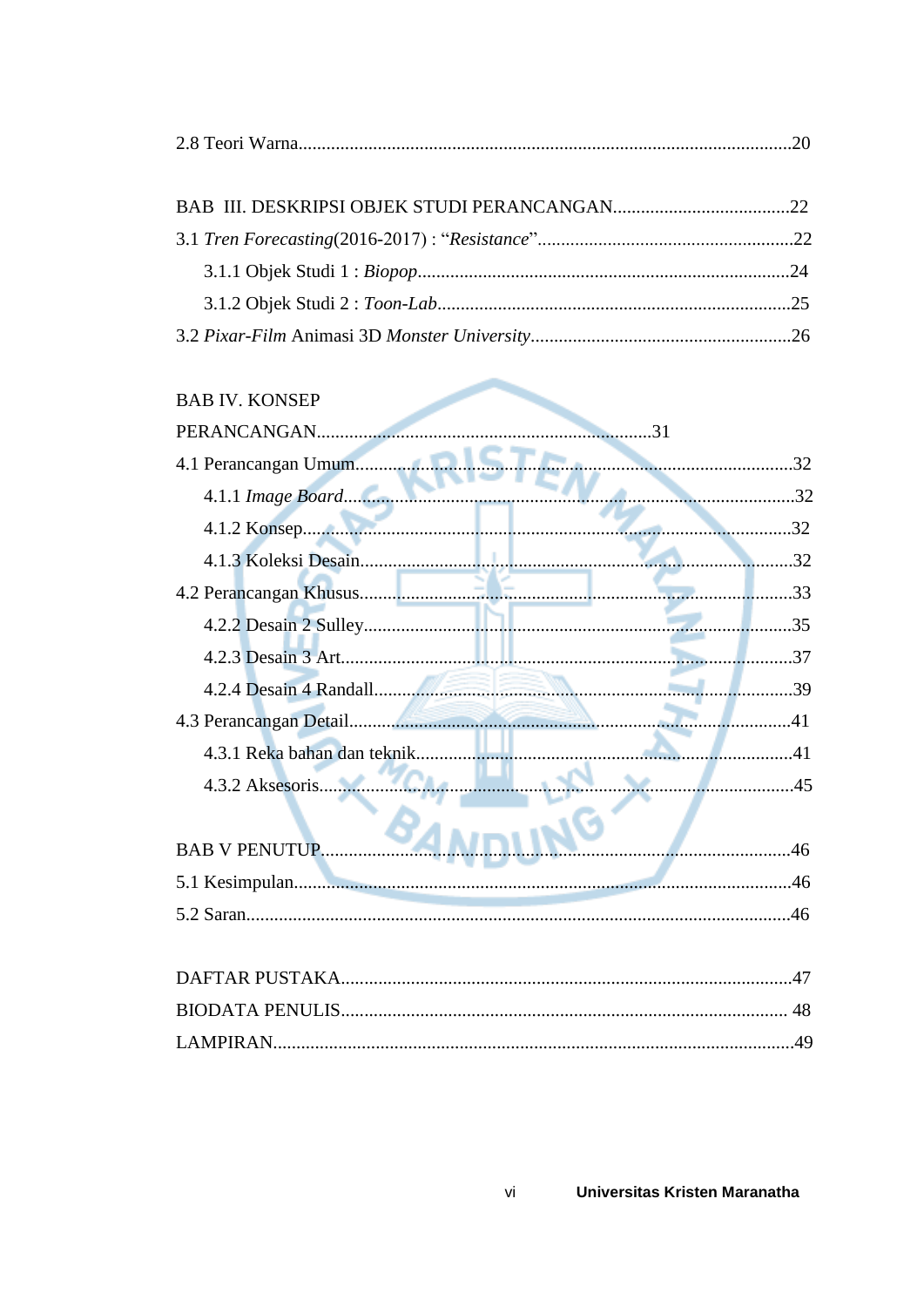## **DAFTAR TABEL**

|--|--|

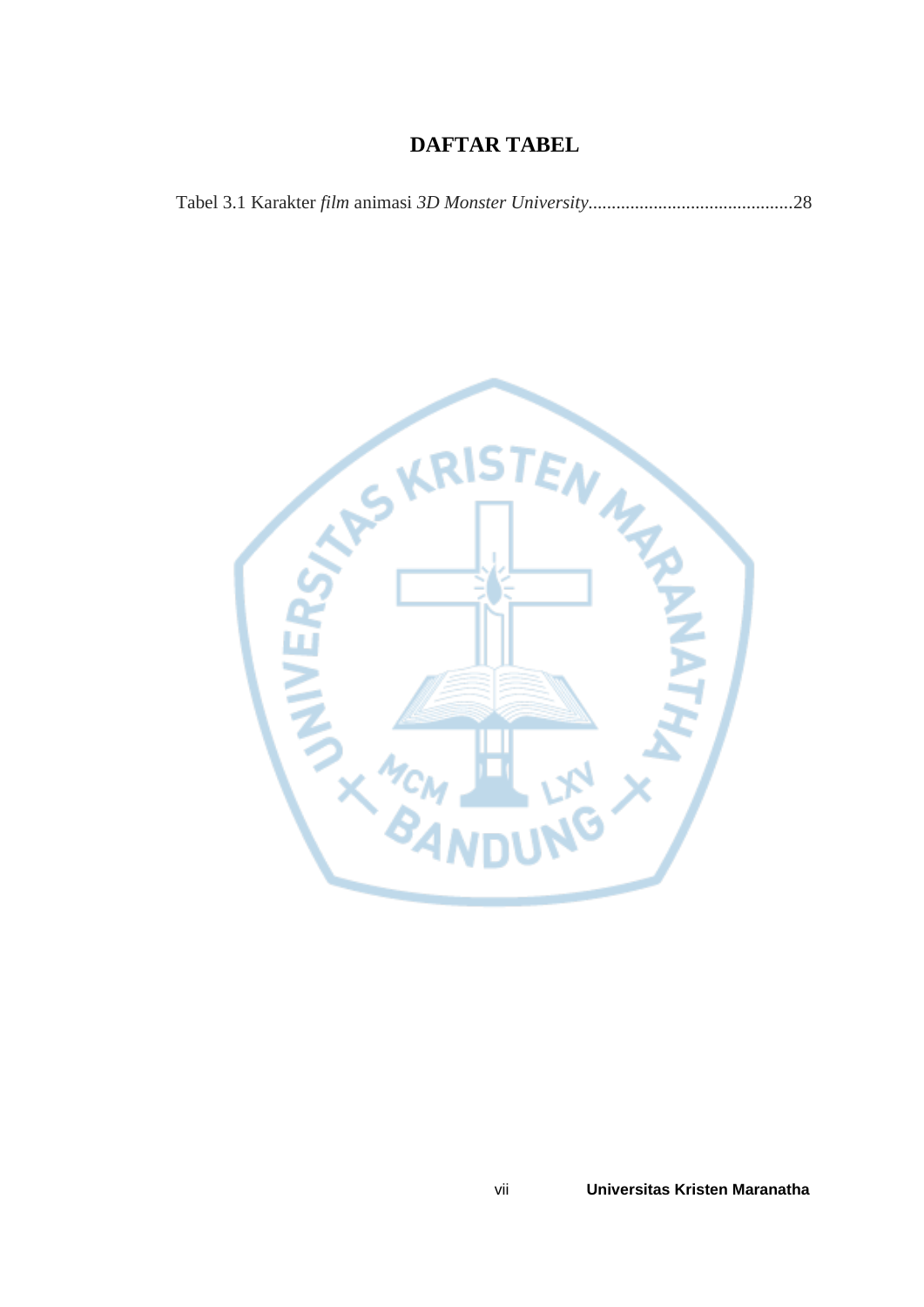

viii **Universitas Kristen Maranatha**